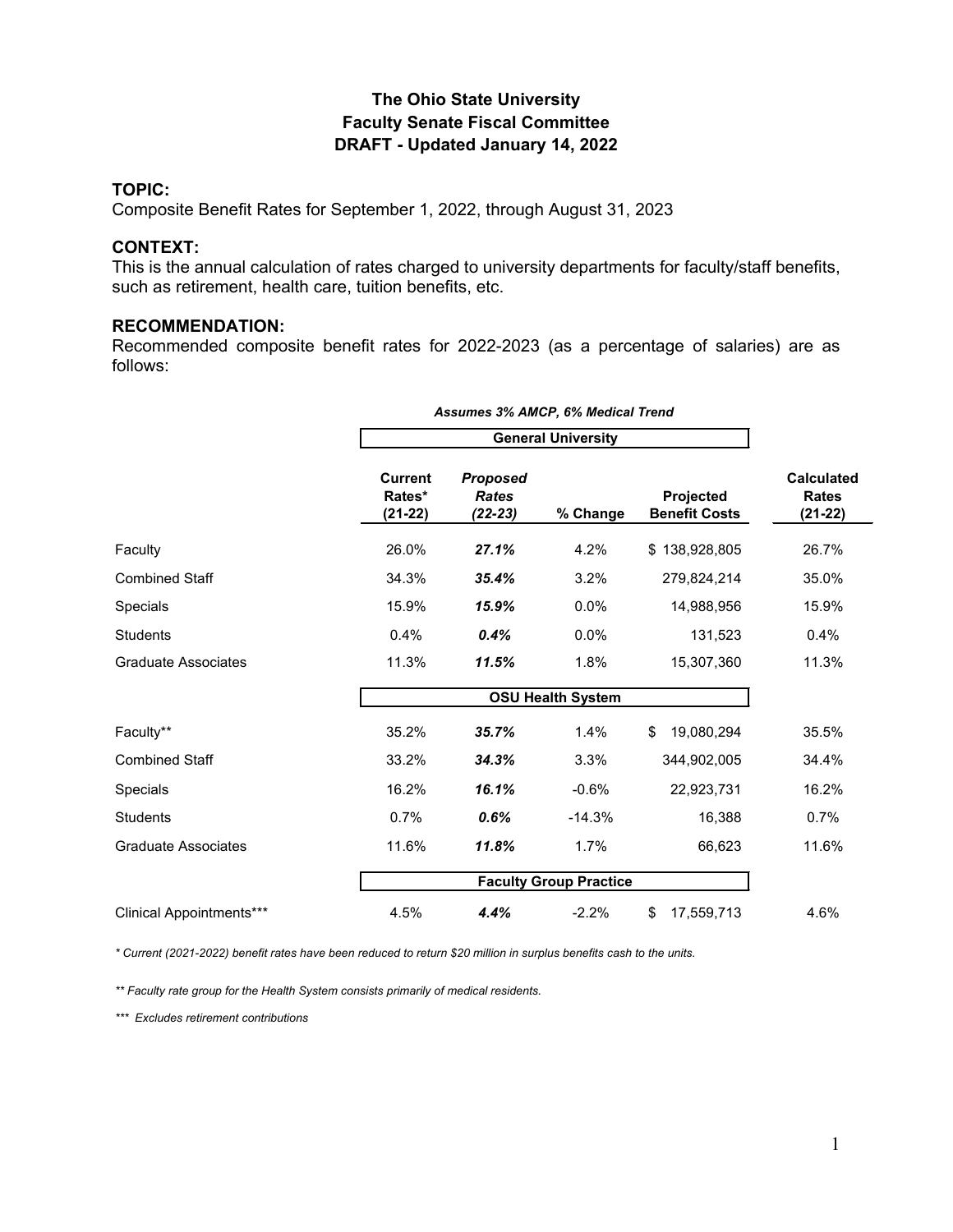## **ADDITIONAL DETAIL:**

- Summary of Actual and Projected Benefit Costs by Component
- Methodology for Benefit Rate Calculations and Definitions for Rate Groups
- Trends in Actual Benefit Costs and Charges
- Ten-Year Trends in Composite Benefit Rates
- Target vs Actual Cash Balances in Benefits Funds
- Additional Detail on Medical Costs FY2020 and FY2021
- Additional Detail on Benefit Administration Costs FY2020 and FY2021
- Projected Benefit Rates for 2024-2026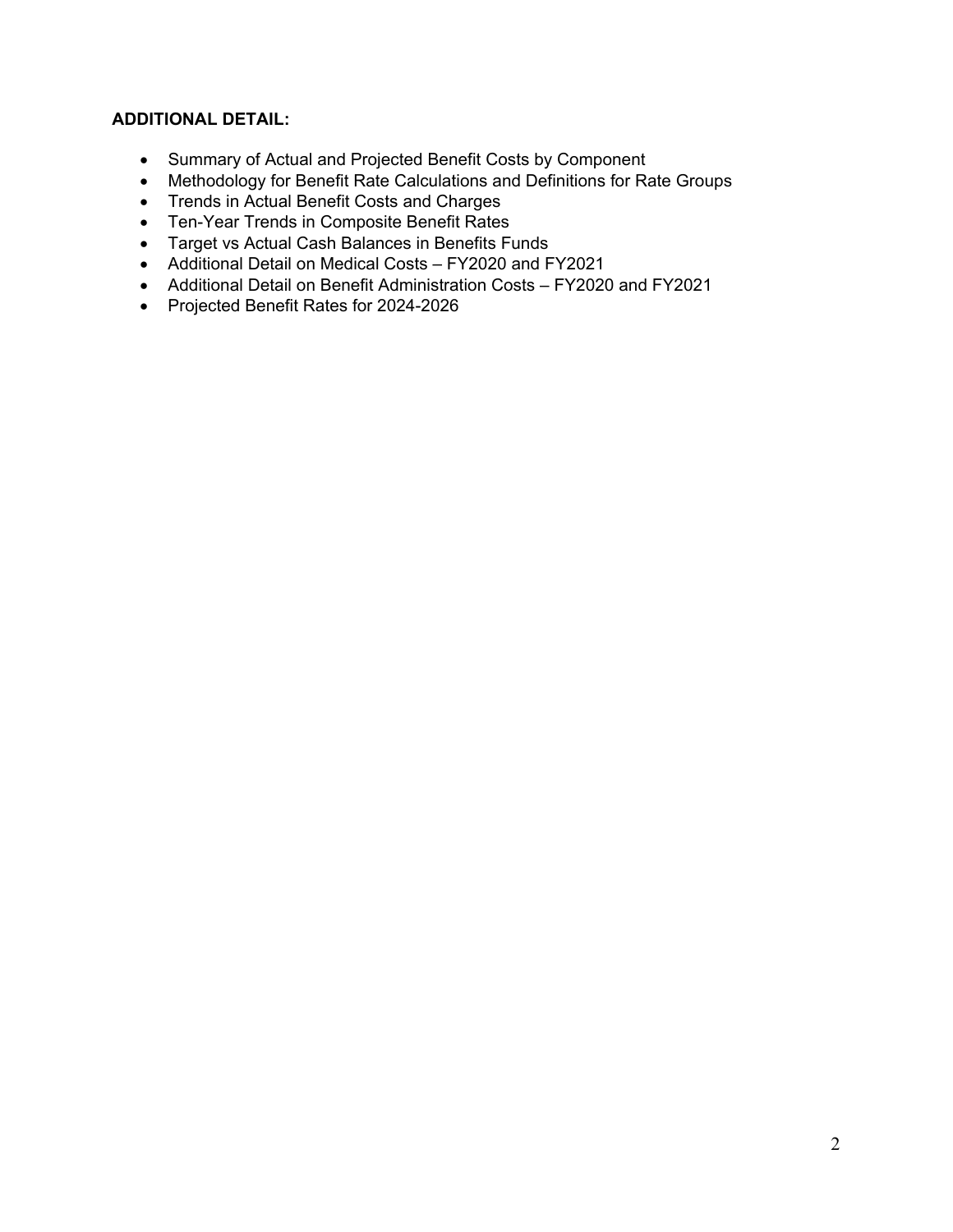#### **The Ohio State University Summary of Key Assumptions Used in Benefit Rate Calculations**

#### *Global Assumptions:*

| Headcount                               | Assume stable benefit-eligible FTE (AU2020 actual)                                      |
|-----------------------------------------|-----------------------------------------------------------------------------------------|
| <b>Average Pay Increase</b>             | Assume quideline increases of 3% in FY2022 and 3% in FY2023.                            |
|                                         |                                                                                         |
| <b>Structure of Benefit Rate Groups</b> | Assume same rate groups as prior year                                                   |
| <b>Composition of Benefit Package</b>   | Assume same components as prior year                                                    |
| <b>Target for Benefit Cash Balances</b> | Cash equal to fully funded benefit liabilities, plus \$28 million Medical Plan Reserves |

#### *Summary of Actual and Projected Costs by Component:*

|                                     | Primary<br><b>Cost Driver</b> | <b>FY21 Total</b><br><b>Actual Cost</b> | <b>FY21</b><br><b>Actual Rate/</b><br>Cost per FTE | <b>FY22 Total</b><br><b>Projected Cost</b> | <b>FY22</b><br><b>Projected Rate/</b><br>Cost per FTE | FY23 Total<br><b>Projected Cost</b> | <b>FY23</b><br><b>Projected Rate/</b><br>Cost per FTE | <b>Notes</b> |
|-------------------------------------|-------------------------------|-----------------------------------------|----------------------------------------------------|--------------------------------------------|-------------------------------------------------------|-------------------------------------|-------------------------------------------------------|--------------|
|                                     |                               |                                         |                                                    |                                            |                                                       |                                     |                                                       |              |
| <b>STRS</b>                         | Salary \$                     | 110,855,249                             | 13.89%                                             | 118,752,123                                | 14.05%                                                | 122,314,687                         | 14.05%                                                | (1)          |
| <b>OPERS</b>                        | Salary \$                     | 300,523,350                             | 13.89%                                             | 313,033,400                                | 14.05%                                                | 322,424,402                         | 14.05%                                                | (2)          |
| Medicare                            | Salary \$                     | 40,741,166                              | 1.38%                                              | 41,978,270                                 | 1.38%                                                 | 43,237,618                          | 1.37%                                                 | (3)          |
| Group Life                          | Salary \$                     | 6,482,539                               | 0.24%                                              | 6,732,887                                  | 0.24%                                                 | 6,934,874                           | 0.24%                                                 |              |
| Disability                          | Salary \$                     | 6,842,486                               | 0.25%                                              | 6,542,384                                  | 0.25%                                                 | 6,738,655                           | 0.23%                                                 |              |
| Unemployment Comp                   | Salary \$                     | 1,762,002                               | 0.06%                                              | 1,828,796                                  | 0.06%                                                 | 1,883,660                           | 0.06%                                                 |              |
| Workers Comp-UNIV/OSP               | Salary \$                     | 3,308,816                               | 0.16%                                              | 3,408,900                                  | 0.16%                                                 | 3,511,167                           | 0.16%                                                 |              |
| Workers Comp-Health System          | Salary \$                     | 4,963,225                               | 0.44%                                              | 4,878,398                                  | 0.44%                                                 | 5,024,750                           | 0.42%                                                 |              |
| <b>Benefits Administration</b>      | Salary \$                     | 6,710,363                               | 0.21%                                              | 7,236,636                                  | 0.21%                                                 | 7,453,735                           | 0.22%                                                 | (4)          |
| Graduate Associate Health Insurance | Salary \$                     | 13,311,950                              | 10.82%                                             | 14,435,187                                 | 10.93%                                                | 14,868,242                          | 11.15%                                                |              |
| <b>Medical Plans</b>                | Headcount                     | 326,663,150                             | 10,000                                             | 346,262,939                                | 10,600                                                | 366,993,772                         | 11,236                                                | (5)          |
| Affordable Care Act Fees            | Headcount                     | 155,797                                 | 5                                                  | 151,000                                    | 5                                                     | 150,982                             | 5                                                     |              |
| Vision                              | Headcount                     | 1,374,929                               | 42                                                 | 1,437,348                                  | 44                                                    | 1,486,941                           | 46                                                    |              |
| Dental                              | Headcount                     | 13,944,520                              | 427                                                | 14,373,475                                 | 440                                                   | 14,791,930                          | 453                                                   |              |
| <b>Employee Tuition</b>             | Headcount                     | 27,890,009                              | 854                                                | 30,184,298                                 | 924                                                   | 32,526,923                          | 996                                                   |              |
| Dependent Tuition                   | Headcount                     | 10,973,252                              | 336                                                | 11,172,110                                 | 342                                                   | 11,415,173                          | 349                                                   |              |
| <b>Totals</b>                       |                               | 876,502,801                             |                                                    | 922,408,150                                |                                                       | 961,757,510                         |                                                       |              |

#### *NOTES:*

**(1)** - STRS rate to be applied to all Faculty and Specials salaries. Projected cost increases are primarily due to guideline salary increases.

**(2)** - OPERS rate to be applied to all Unclassified and CCS salaries. Projected cost increases are primarily due to guideline salary increases.

**(3)** - Medicare 1.45% statutory rate applied to all salaries.

**(4)** - Includes \$365,000 for Wellness programs

**(5)** - Reflects projected cost increases of 6**%** per year.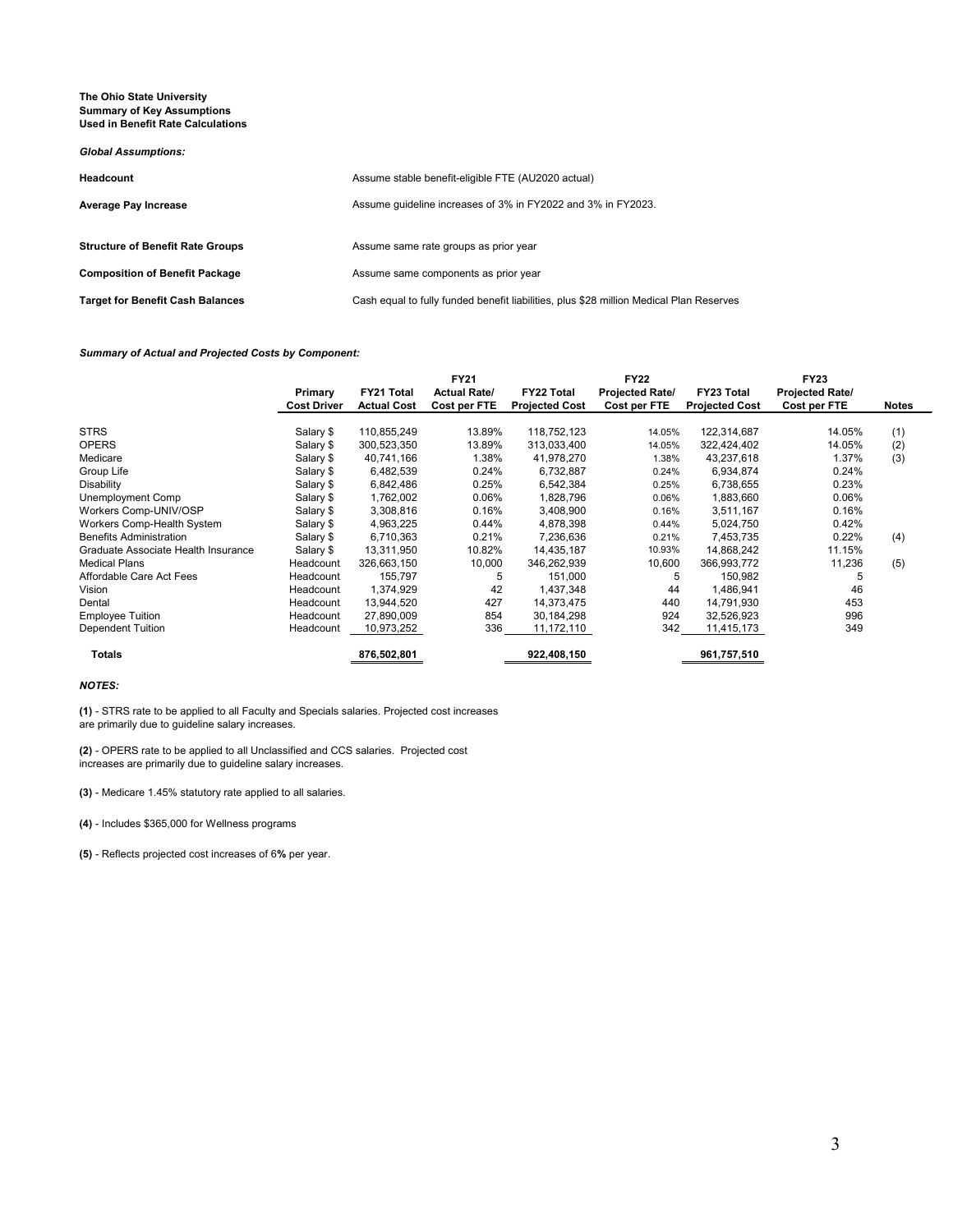### **Methodology for Composite Rate Calculations:**

- Cost projections are based on the actual costs of the last full fiscal year, incremented for known and/or anticipated changes in costs.
- A primary cost driver is identified for each component of the rate and is used consistently for allocation of actual and projected cost to benefit rate groups. There are two primary cost drivers – salary dollars and benefit-eligible headcounts, which are expressed in terms of full-time equivalents (FTEs). OPERS, STRS and most of the smaller benefit components are allocated to benefit-eligible rate groups based on salary dollars; health care costs and employee/dependent tuition are allocated based on benefit-eligible FTEs.
- To ensure consistency in the calculation of composite rates, we use FY2021 actual FTEs and FY2021 actual salaries, incremented across all rate groups for guideline wage increases. The costs to be recovered are variable costs (as covered salary dollars and benefit-eligible FTEs go up or down, the benefit costs and associated composite rate charges to the departments go up or down accordingly).
- Employee contribution rates for health coverage will not be set until Autumn Semester and are effective January 1, 2023. The current composite-rate calculations assume that the employee's share of projected costs will equal employee contributions. To the extent that employee contributions are set below their projected share of health care costs, the additional costs would need to be recovered via the composite rates charged to the departments.
- A complicating factor in the rate-setting process is the multiple "years" associated with employee benefits. University budgets and Office of Sponsored Programs rates are on a July-June fiscal year, salary increases, and University/Health System composite benefit rates are on a September-August year, and medical benefit plan designs and employee contribution levels are on a calendar (January-December) year. We need to predict, by February 2022, what rates will be required to cover costs and provide sufficient benefit cash balances for the benefit "year" ending August 31, 2023.

### **University/Health System Rates vs. OSP Sponsored Program Rates:**

- University/Health System rates are determined by OSU; OSP rates are proposed by OSU and are subject to negotiation with the federal government (DHHS).
- For University/Health System rates, OSU has discretion to pursue rate stability, particularly related to maintaining targeted cash balances and amortizing over/underrecoveries over multiple periods. For OSP rates, the federal government requires full amortization of over/under-recovery in next even/odd year (for example, all over/underrecoveries for FY2021 must be incorporated in the FY2023 rate calculation).
- The lock-step amortization of under/over-recoveries under the federal rate-setting rules increases the likelihood of abrupt increases or decreases in OSP benefit rates.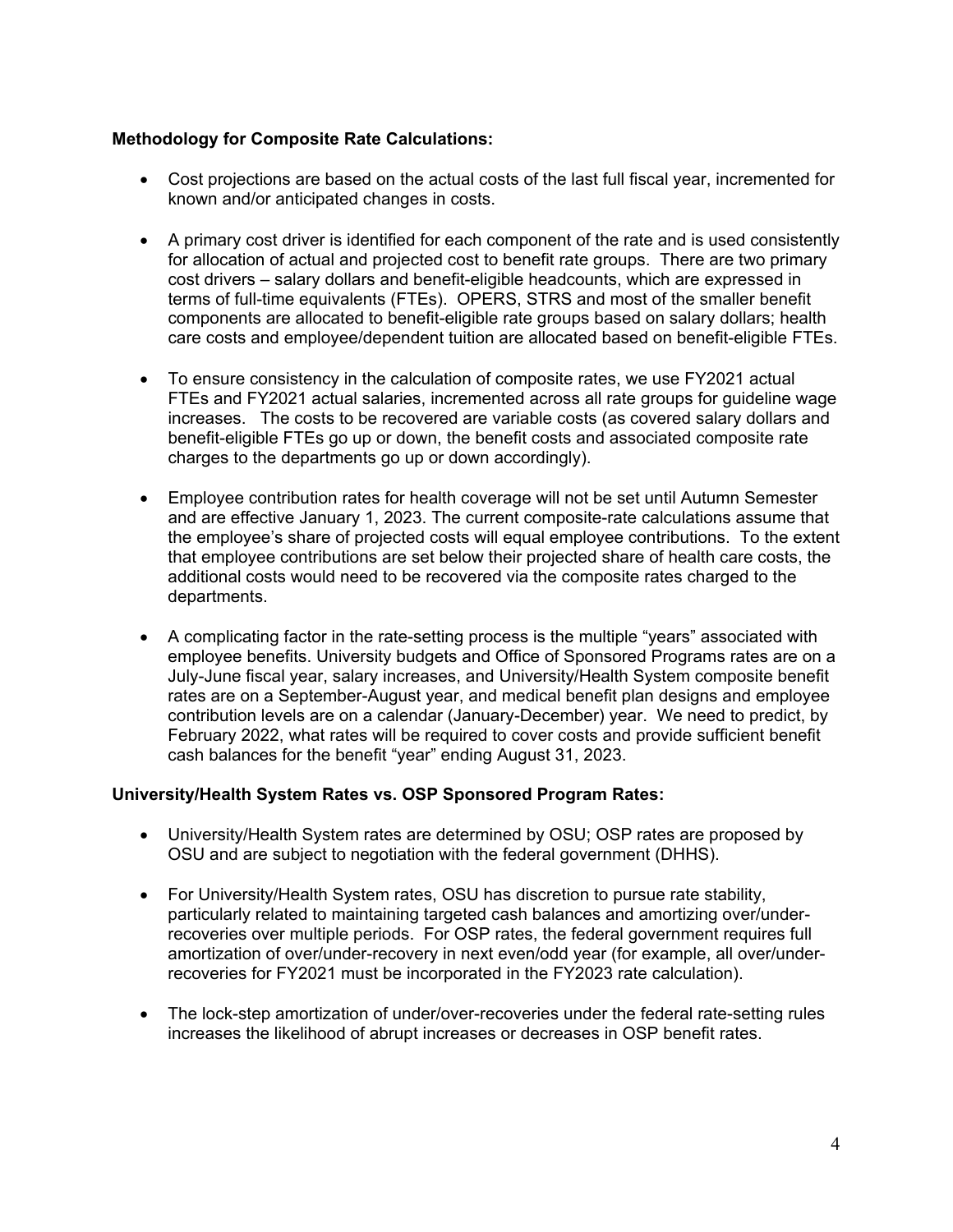### **Definitions for Rate Groups:**

University faculty and staff are divided into the following groups for benefit rates:

**Faculty** – Includes nine-month, 12-month, and clinical faculty members eligible for full benefit package, including retirement, subsidized health care, life insurance, disability, and tuition benefits. For Health System, the faculty rate group consists primarily of medical residents.

**Combined Staff** – Includes administrative and professional (Unclassified) staff, non-exempt (Classified Civil Service) staff and post-doctoral researchers eligible for full benefit package, including retirement, subsidized health care, life insurance, disability, and tuition benefits.

**Non-Student Specials** – Includes lecturers and part-time staff who are not eligible for full benefit package (rate consists primarily of retirement contributions). This rate is also applied to overtime pay for unclassified and CCS staff, supplemental compensation, and off-duty quarter support.

**Students** – Includes hourly student employees who are not eligible for benefits (rate consists primarily of required Medicare, workers compensation and unemployment contributions). This rate is also applied to additional pay that is not eligible compensation for retirement contributions.

**Graduate Associates** – Includes graduate teaching, research, and administrative associates eligible for an 85% employer subsidy on student health insurance coverage (full-time students have the option to choose to be exempt from retirement contributions, and most choose to be exempt). Tuition benefits are provided to graduate associates through separate fee authorization charges to the departments.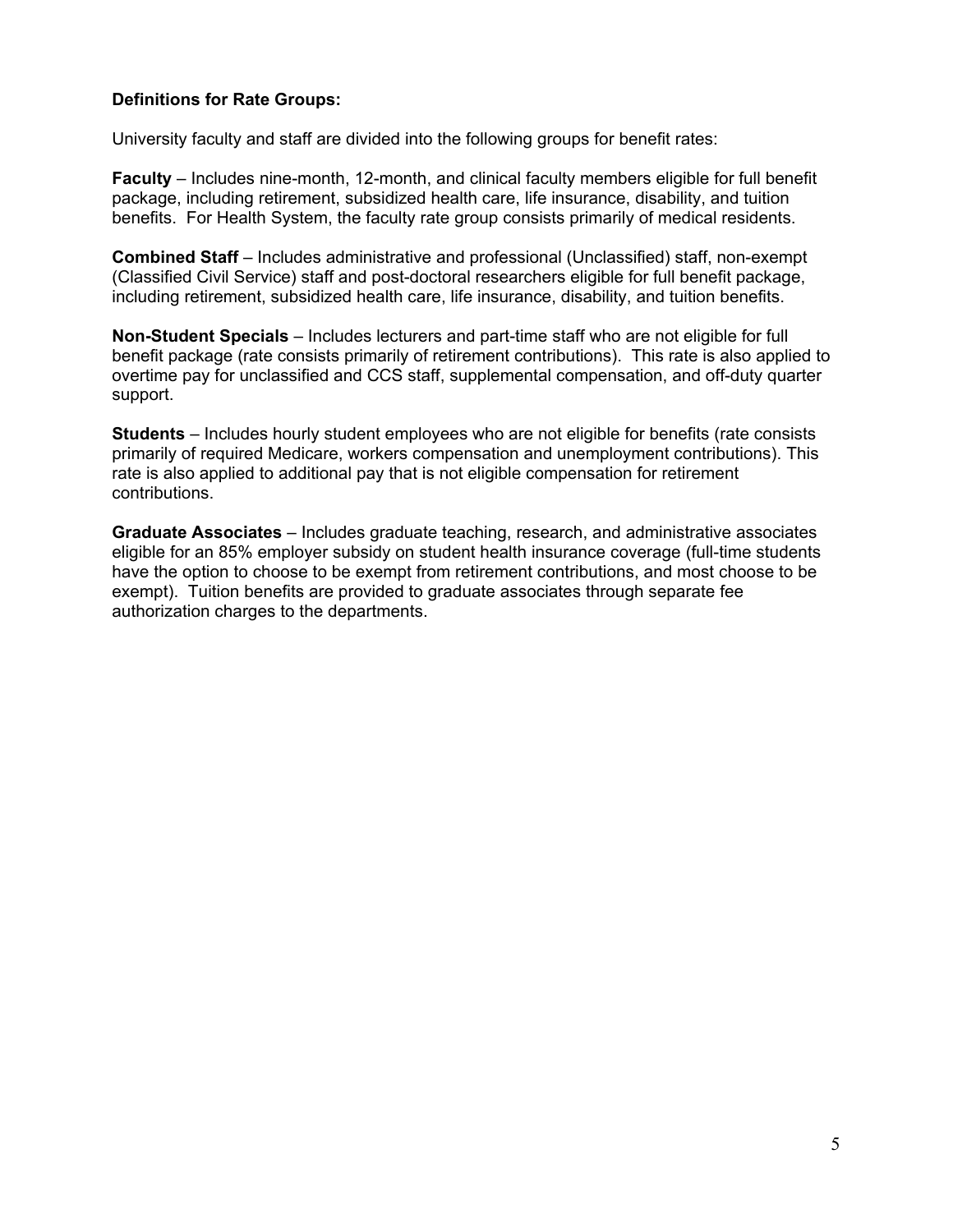#### **The Ohio State University Trends in Actual Benefit Costs FY2017 - FY2021**

|                                         |                    | FY2017            |           | FY2018            |           | FY2019            |           | FY2020            |           | FY2021            |           |
|-----------------------------------------|--------------------|-------------------|-----------|-------------------|-----------|-------------------|-----------|-------------------|-----------|-------------------|-----------|
|                                         |                    |                   |           |                   |           |                   |           |                   |           |                   |           |
|                                         | Primary            |                   | Rate/Cost |                   | Rate/Cost |                   | Rate/Cost |                   | Rate/Cost |                   | Rate/Cost |
|                                         | <b>Cost Driver</b> | <b>Total Cost</b> | per FTE   | <b>Total Cost</b> | per FTE   | <b>Total Cost</b> | per FTE   | <b>Total Cost</b> | per FTE   | <b>Total Cost</b> | per FTE   |
|                                         |                    |                   |           |                   |           |                   |           |                   |           |                   |           |
| <b>STRS</b>                             | Salary \$          | 97,255,177        | 14.38%    | 102,994,649       | 14.62%    | 108,639,693       | 14.79%    | 116,576,522       | 15.17%    | 110,855,249       | 13.89%    |
| <b>OPERS</b>                            | Salary \$          | 237,550,032       | 13.98%    | 250,367,406       | 13.80%    | 266,755,555       | 13.75%    | 285,353,911       | 13.85%    | 300,523,350       | 13.89%    |
| Medicare                                | Salary \$          | 31,299,314        | 1.32%     | 35,544,765        | 1.41%     | 37,772,416        | 1.41%     | 40,204,257        | 1.42%     | 40,741,166        | 1.38%     |
| Group Life                              | Salary \$          | 5,951,192         | 0.27%     | 4,529,164         | 0.20%     | 4,805,454         | 0.20%     | 5,805,932         | 0.22%     | 6,482,539         | 0.24%     |
| Disability                              | Salary \$          | 6,011,636         | 0.27%     | 6,310,555         | 0.27%     | 6,837,666         | 0.28%     | 7,796,116         | 0.30%     | 6,842,486         | 0.25%     |
| Unemployment Comp                       | Salary \$          | 820,212           | 0.03%     | 786,023           | 0.03%     | 697,025           | 0.03%     | 1,095,529         | 0.04%     | 1,762,002         | 0.06%     |
| Workers Comp-UNIV/OSP                   | Salary \$          | 4,210,443         | 0.25%     | 3,960,062         | 0.22%     | 3,231,108         | 0.17%     | 3,424,205         | 0.17%     | 3,308,816         | 0.16%     |
| Workers Comp-Health System              | Salary \$          | 6,315,665         | 0.72%     | 5,940,093         | 0.63%     | 4,846,662         | 0.47%     | 5,136,307         | 0.49%     | 4,963,225         | 0.44%     |
| <b>Benefits Administration</b>          | Salary \$          | 6,710,635         | 0.26%     | 7,085,029         | 0.26%     | 7,164,191         | 0.25%     | 6,902,132         | 0.23%     | 6,710,363         | 0.21%     |
| Graduate Associate Health Insurance     | Salary \$          | 10,824,215        | 10.00%    | 11,745,320        | 10.56%    | 12,994,344        | 11.16%    | 13,518,319        | 10.93%    | 13,311,950        | 10.82%    |
| <b>Medical Plans</b>                    | Headcount          | 256,678,900       | 8,705     | 263,165,296       | 8,718     | 269,325,989       | 8,621     | 305,920,922       | 9,424     | 326,663,150       | 10,000    |
| Affordable Care Act Fees                | Headcount          | 1,419,113         | 48        | 110,360           |           | 150,617           | 5         | 156,549           | 5         | 155,797           |           |
| Vision                                  | Headcount          | 1,349,697         | 46        | 1,714,950         | 57        | 1,788,013         | 57        | 894,964           | 28        | 1,374,929         | 42        |
| Dental                                  | Headcount          | 13,531,275        | 459       | 13,788,643        | 457       | 14,417,251        | 461       | 11,629,246        | 358       | 13,944,520        | 427       |
| <b>Employee Tuition</b>                 | Headcount          | 20,936,844        | 710       | 21,699,053        | 719       | 23,831,012        | 763       | 26,343,404        | 812       | 27,890,009        | 854       |
| <b>Dependent Tuition</b>                | Headcount          | 9,255,792         | 314       | 9,539,301         | 316       | 9,751,633         | 312       | 10,348,807        | 319       | 10,973,252        | 336       |
| <b>Totals</b>                           |                    | 710,120,142       |           | 739,280,670       |           | 773,008,628       |           | 841,107,121       |           | 876,502,801       |           |
| <b>Benefit Over (Under) Recoveries:</b> |                    |                   |           |                   |           |                   |           |                   |           |                   |           |
| Amounts Charged to Departments          |                    | 768,426,612       |           | 807,471,741       |           | 789,008,712       |           | 805,763,931       |           | 828,741,384       |           |
| <b>Actual Costs</b>                     |                    | 710,120,142       |           | 739,280,670       |           | 773,008,628       |           | 841,107,121       |           | 876,502,801       |           |
| <b>Over (Under) Recoveries</b>          |                    | 58,306,470        |           | 68,191,071        |           | 16,000,084        |           | (35, 343, 190)    |           | (47, 761, 417)    |           |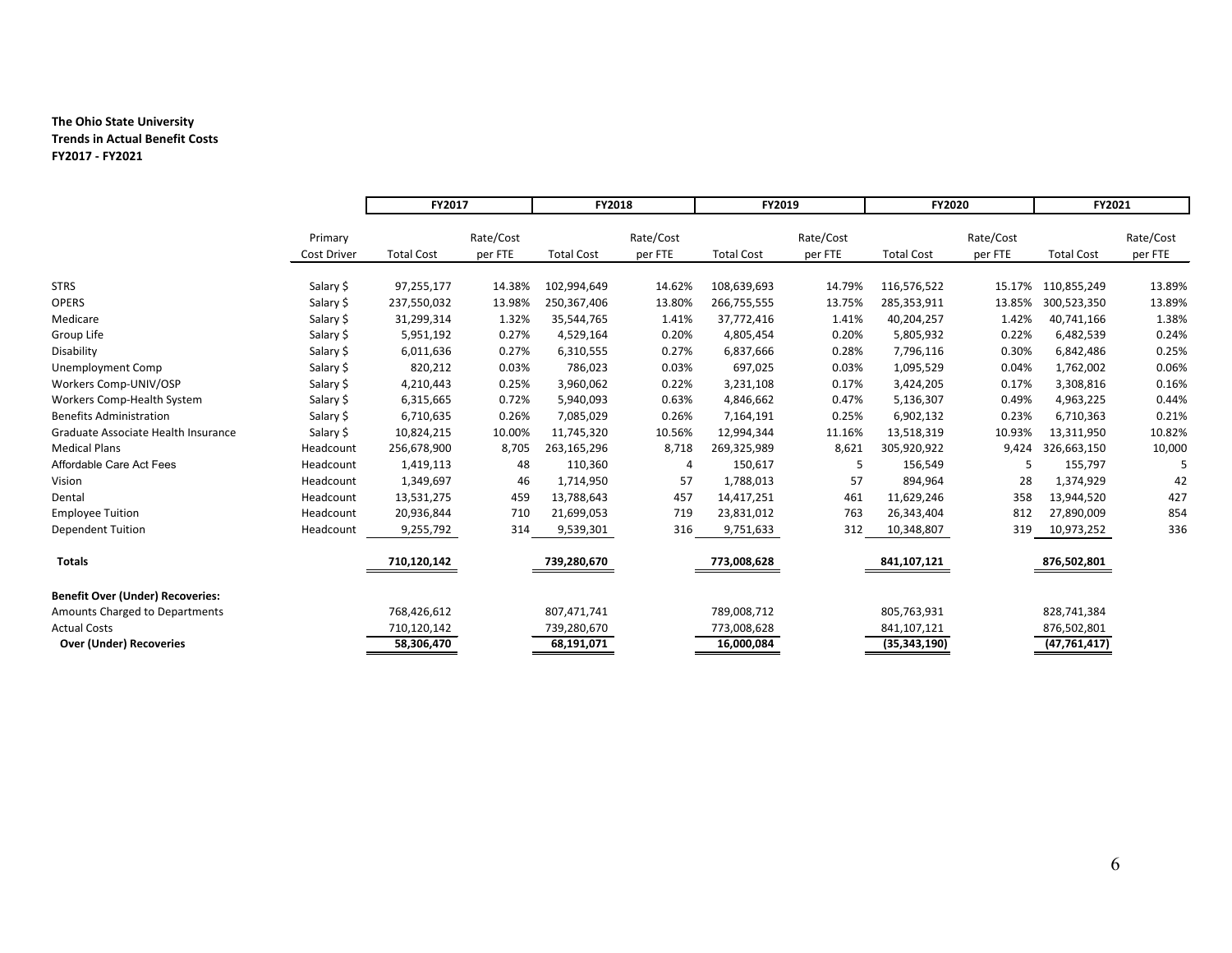

#### **Notes on Trends in Benefits Rates:**

- Rate increases in 2012 through 2016 relate primarily to medical costs, which were increasing at higher rates than Faculty, Unclassified and CCS salaries. Decreases in the 2017 and 2018 rates reflect reductions in projected medical costs.
- Unclassified and CCS rates were combined into a single Combined Staff rate in 2018-2019 salary year to simplify the rate structure and to facilitate classification and compensation redesign.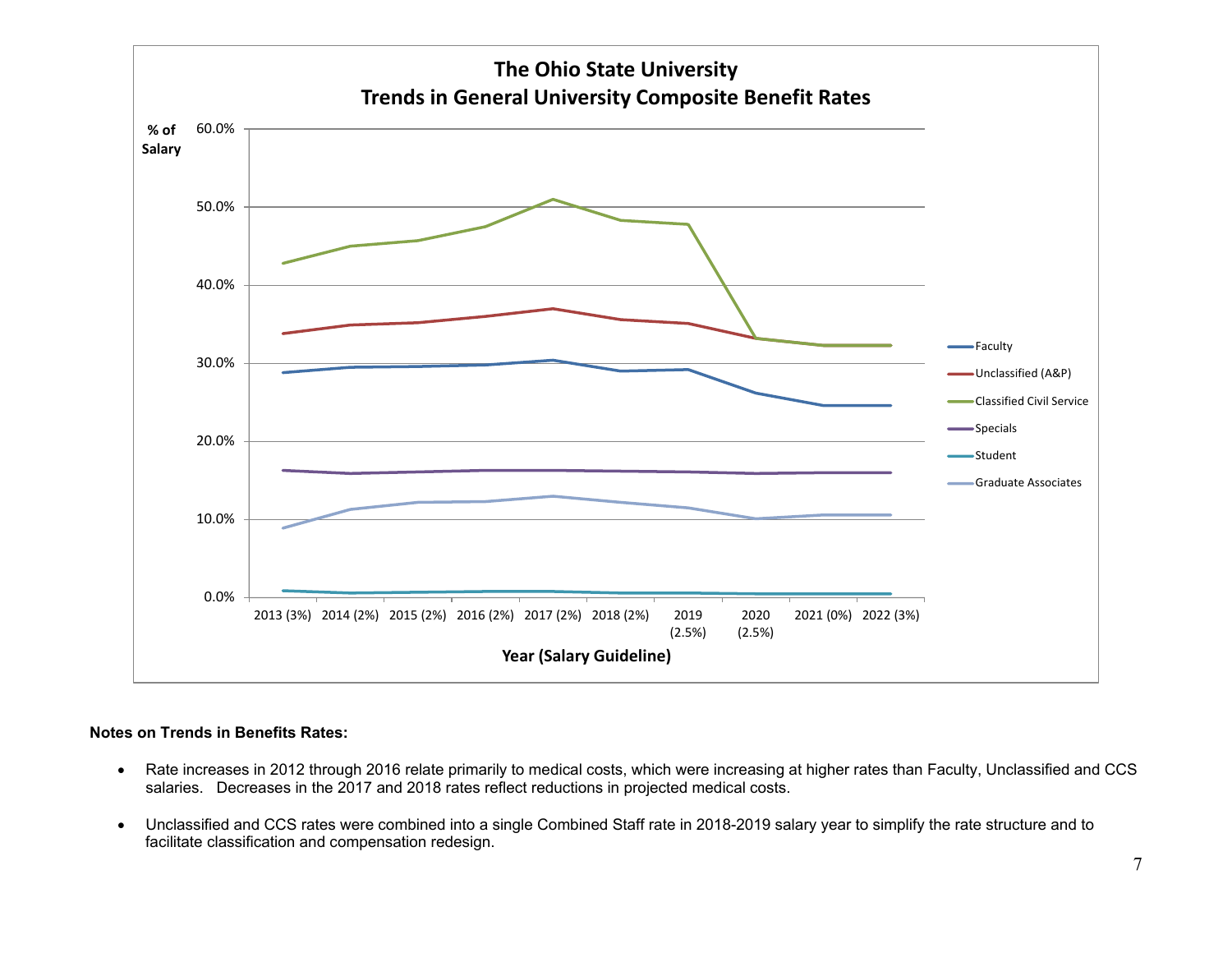#### **Target vs Actual Cash Balances in Benefits Funds:**

|                             |    |               |    |                |    |                   | <b>Target/Reserve</b>                                                                                           |
|-----------------------------|----|---------------|----|----------------|----|-------------------|-----------------------------------------------------------------------------------------------------------------|
| Cash Balances at 12/31/2021 |    | <b>Actual</b> |    | Target/Reserve |    | <b>Difference</b> | Methodology                                                                                                     |
| Retirement                  | \$ | 74,568,282    | \$ | 55,480,000     | Ŝ. | 19,088,282        | Employer contributions paid 1-<br>2 months in arrears; current<br>balance includes 2 months of<br>OPERS.        |
| Medical                     |    | 37,669,046    |    | 35,100,000     |    | 2,569,046         | 6/30/21 IBNR calculated by<br>external actuarial consultant<br>for year end financials.                         |
| <b>Medical Plan Reserve</b> |    | 28,000,000    |    | 28,000,000     |    |                   | Medical plan reserves are<br>based on one month of<br>average total claims, per<br>external benefit consultant. |
| Dental                      |    | 2,755,748     |    | 1,850,000      |    | 905,748           | One month estimated<br>expenses based on historical<br>trend.                                                   |
| Vision                      |    | 1,363,314     |    | 481,000        |    | 882,314           | One month estimated<br>expenses based on historical<br>trend.                                                   |
| <b>Workers Comp</b>         |    | 4,474,263     |    | 6,335,000      |    |                   | (1,860,737) Current portion of 6/30/21<br>IBNR calculated by external<br>actuarial consultant.                  |
| Life                        |    | 3,204,939     |    | 4,102,808      |    |                   | (897,869) Estimated claims liability                                                                            |
| Other                       |    | 7,341,516     |    | 16,378,060     |    | (9,036,544)       |                                                                                                                 |
|                             | Ş. | 159,377,107   | S. | 147,726,868    | \$ | 11,650,239        |                                                                                                                 |

- Benefit rate calculations are tied into an analysis of benefit cash balances.
- The absolute minimum/floor for benefit cash balances is an amount equal to the full-accrual liabilities for each component of the benefit rate.
- On December 31, 2021, the University's benefit plans had cash balances of \$159 million, which is approximately \$12 million higher than our target cash balances.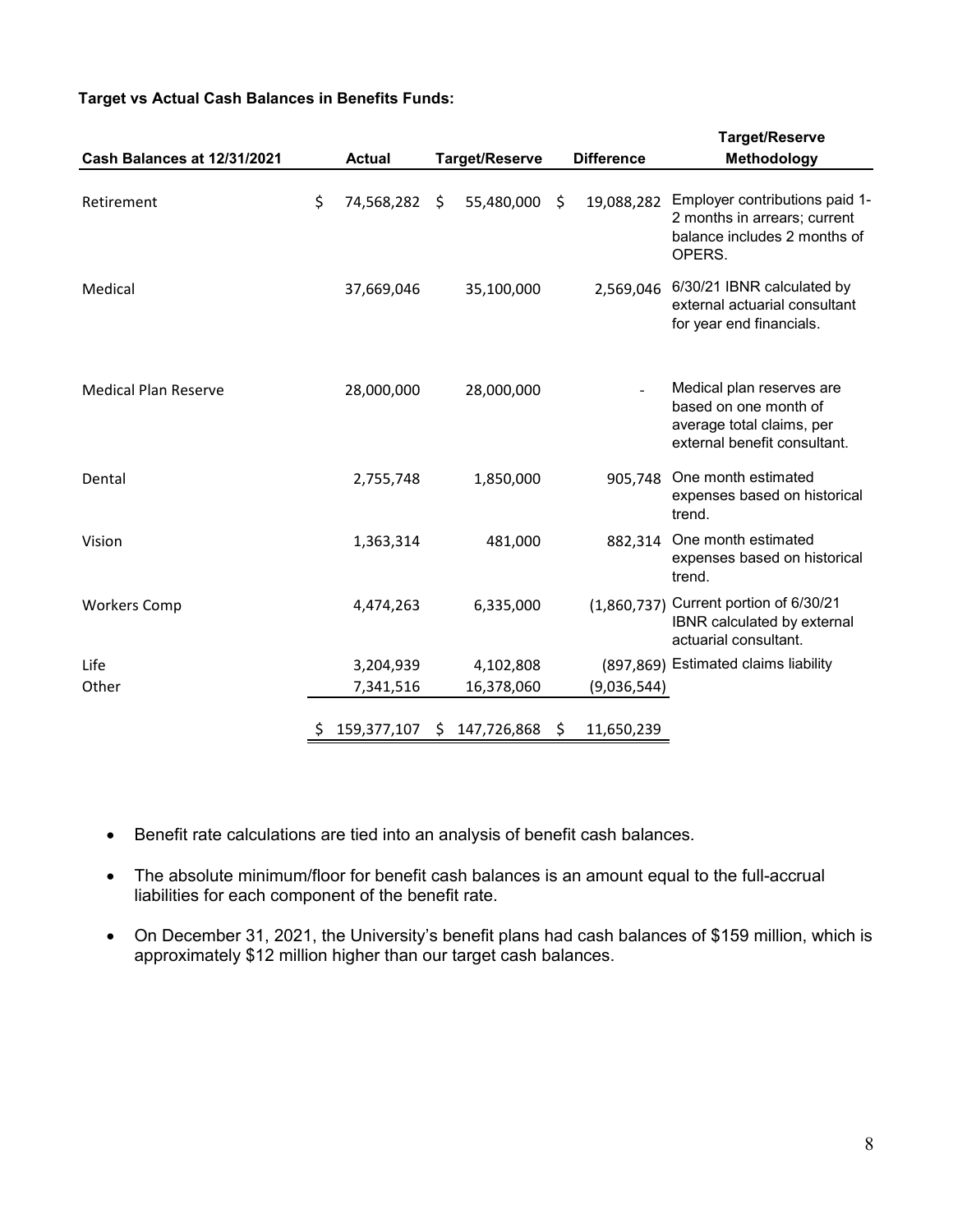### **The Ohio State University Summary Projection of Benefits Cash Surplus (Deficit)**

|                                                               | 2021-2022 Scenario 2 |                    |  |  |
|---------------------------------------------------------------|----------------------|--------------------|--|--|
|                                                               |                      | Return \$20M       |  |  |
|                                                               |                      | via 2021-2022      |  |  |
|                                                               |                      | Rates and \$36M    |  |  |
|                                                               |                      | via Cash Transfers |  |  |
| Target vs Actual Surplus at 12/31/2021                        | \$                   | 11,650,239         |  |  |
| Cash to be returned through current 2021-2022 composite rates |                      | (13, 333, 333)     |  |  |
| Projected Target vs Actual Surplus at 8/31/2022               | \$                   | (1,683,094)        |  |  |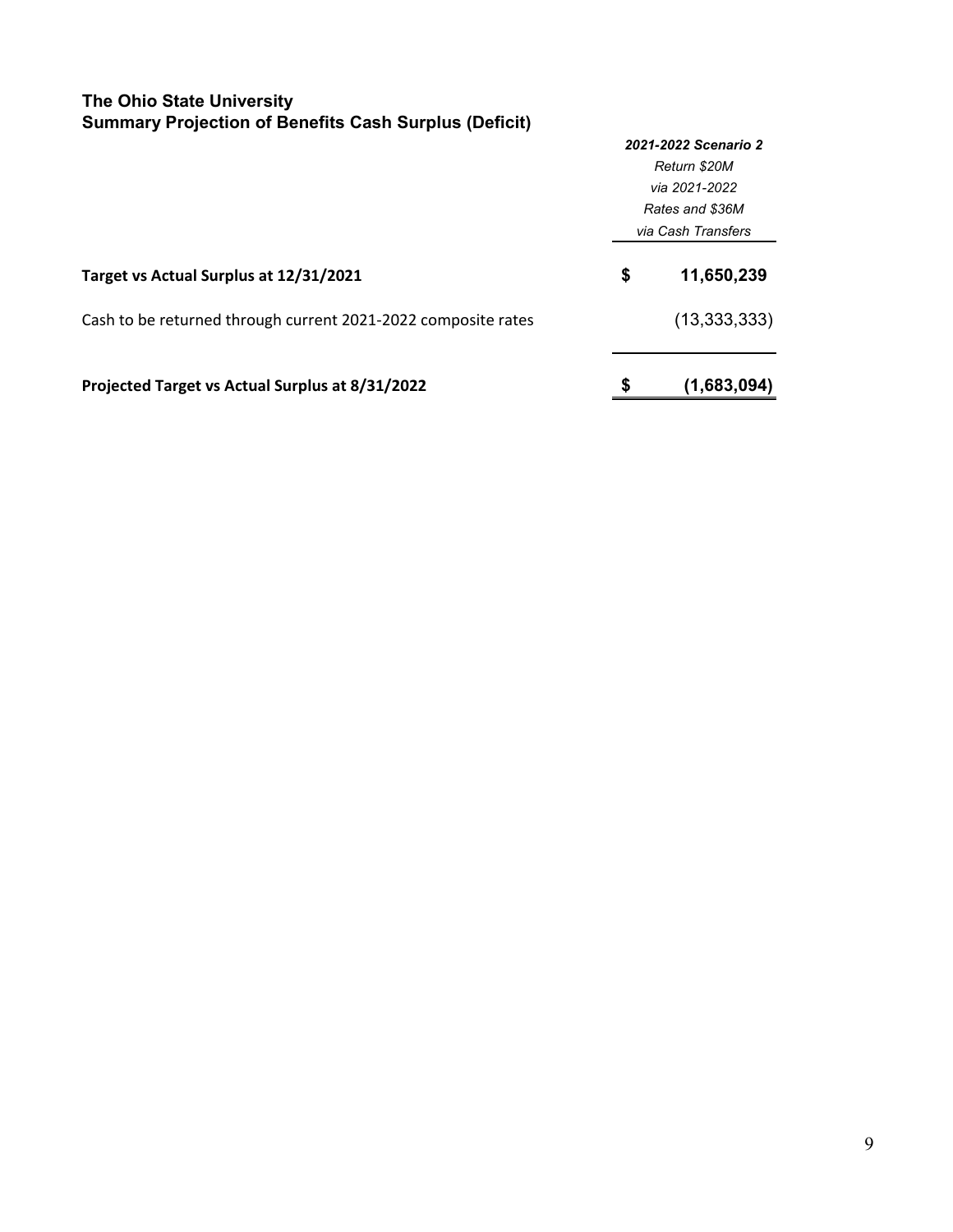# **Additional Information on Medical Costs:**

Additional detail on university medical plan costs for FY2020 and FY2021 are provided below:

|                                                                       | <b>FY20 Actual</b> | <b>FY21 Actual</b> |
|-----------------------------------------------------------------------|--------------------|--------------------|
| <b>Medical Plans Detail:</b>                                          |                    |                    |
| Claims, net of employee premiums                                      | \$279,902,074      | \$299,097,057      |
| OSU Health Plan (including Care Coordination, Health Coaching, etc.)  | 10,970,160         | 10,755,952         |
| University Health Connection                                          | 201,780            |                    |
| Equifax/Talx (ACA Administration and Consulting)                      | 180,218            | 254,543            |
| <b>OPPOC (Network Access)</b>                                         | 163,395            | 164,330            |
| Impact (Employee Asst Provider)                                       | 799,840            | 904,355            |
| Truven (Informed Enrollment)                                          | 175,765            |                    |
| Trustmark - formerly NGS (claims processing)                          | 5,823,656          | 5,666,051          |
| ESI (pharmacy benefit manager)                                        | 2,057,653          | 3,731,380          |
| Zelis (former Global Care out-of state claims and medical evacuation) | 1,489,625          | 1,571,233          |
| Aon/Hewitt (Benefits consulting)                                      | 585,660            | 710,608            |
| MindsOn (YP4H Communications Consultant)                              | 9,224              |                    |
| Alight (Dependent Certification)                                      | 57,158             | 79,803             |
| TASC (HRA Admin)                                                      | 640,474            | 601,408            |
| <b>HRA</b> payments                                                   | 1,579,621          | 1,882,036          |
| Virgin Pulse (YP4H Fees)                                              | 695,030            | 767,604            |
| Virgin Pulse (YP4H Incentives)                                        | 470,444            | 431,817            |
| Design Agency (OE Design)                                             | 10,425             | 7,625              |
| Mercer (Medical IBNR)                                                 | 5,000              | 6,312              |
| YP4H (Events, Supplies, etc)                                          | 15,581             |                    |
| Other medical admin costs                                             | 88,138             | 31,036             |
|                                                                       | \$305,920,922      | \$ 326,663,150     |
|                                                                       | \$<br>9,424        | \$<br>10,000       |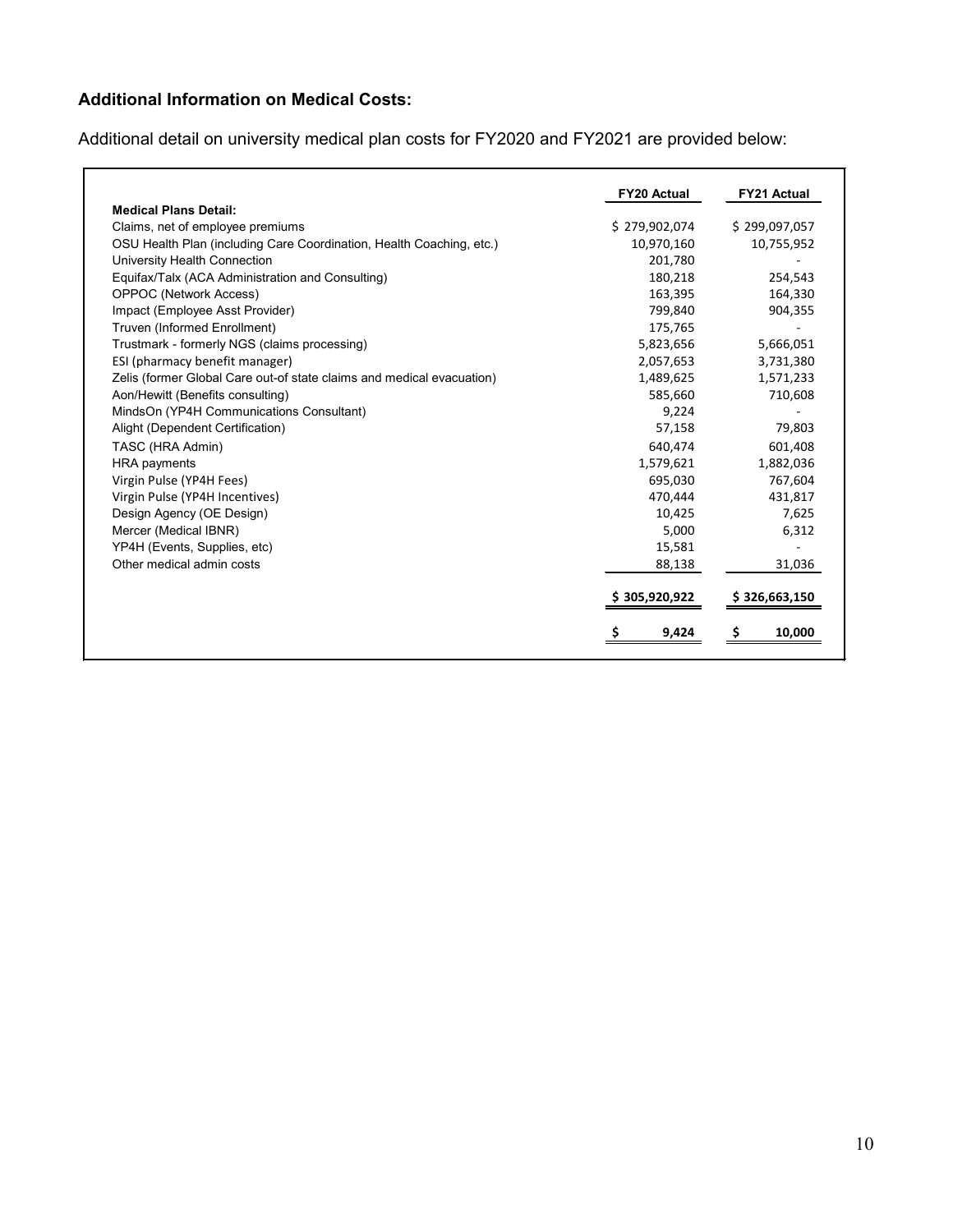### **Additional Information on Benefits Administration Costs:**

The composite benefit rates provide funding for certain salary, benefit, IT system and purchased services costs that are related to the provision of university employee benefit programs. Salaries, benefits, IT costs and other general expenses are allocated broadly to all rate groups based on salary dollars. Actual benefits administration costs are summarized below:

|                                        | <b>FY20 Actual</b> | <b>FY21 Actual</b> |
|----------------------------------------|--------------------|--------------------|
| <b>Benefits Administration Detail:</b> |                    |                    |
| <b>Salaries</b>                        | \$<br>4,259,474    | Ś.<br>4,085,670    |
| <b>Benefits</b>                        | 1,396,022          | 1,260,984          |
| HR System & Ben Admin                  | 977,235            | 977,235            |
| Adoption                               | 22,236             | 40,348             |
| Appligent (Accessibility Services)     | 9,579              | 11,160             |
| Design Agency (Forms Design)           | 2,215              | 4,650              |
| Hewitt (Retirement Consulting)         | 22,121             |                    |
| Talx (EE verification)                 | 19,254             | 13,756             |
| Otterbase (Temporary Hire IT)          |                    | 108,000            |
| Legal Fees (OLA)                       | 61,467             | 105,360            |
| Other Expenses                         | 132,530            | 103,201            |